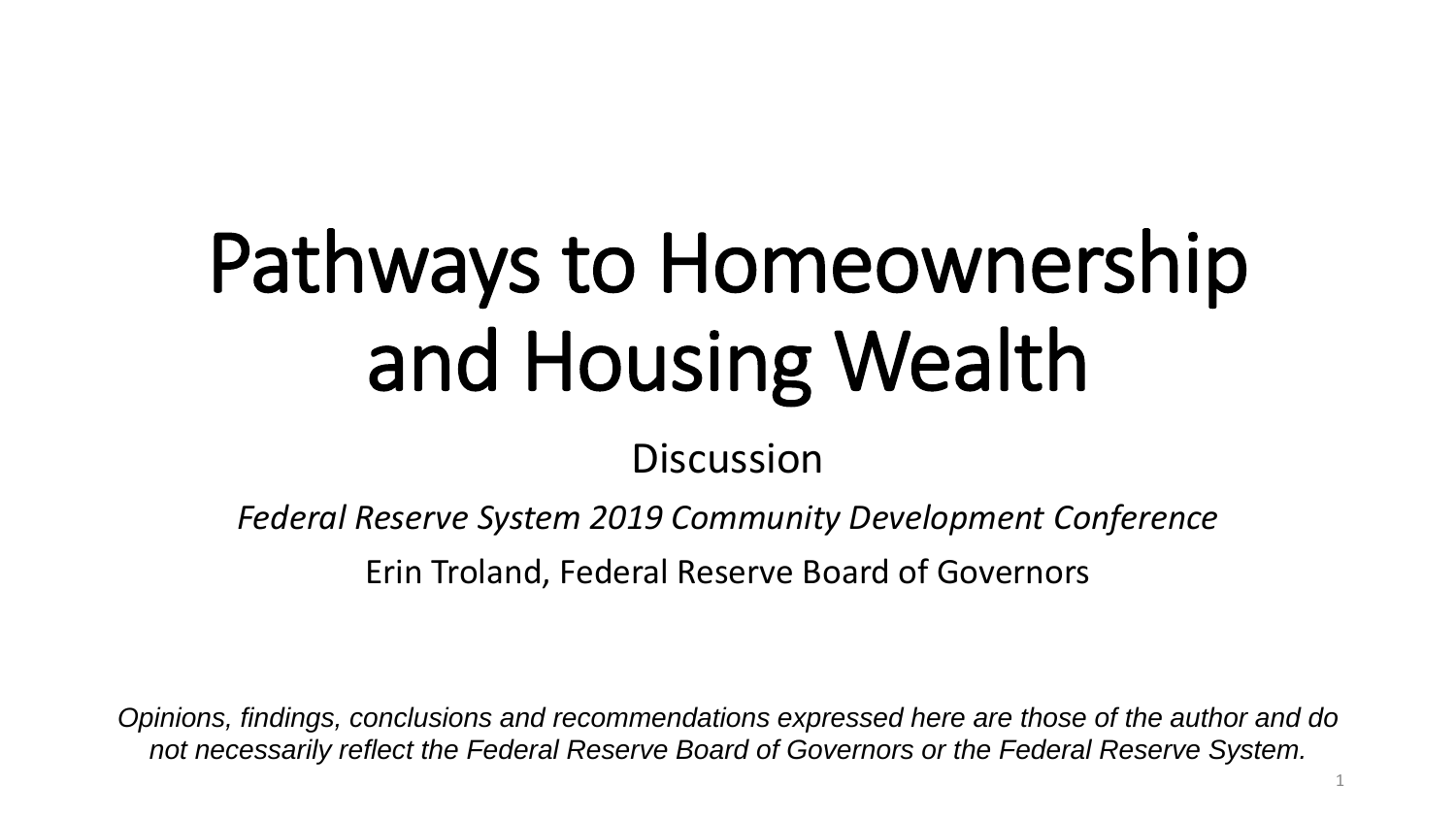# The Homeownership Pathway & What The Papers Tell Us

### **Many view homeownership as part of the pathway to the middle class**

- [Paper 1] Parental wealth plays a role in homeownership transitions
- [Paper 2] Lowering interest rates: A pathway for some areas but not others
- [Paper 3] Pathway can include risky non traditional contracts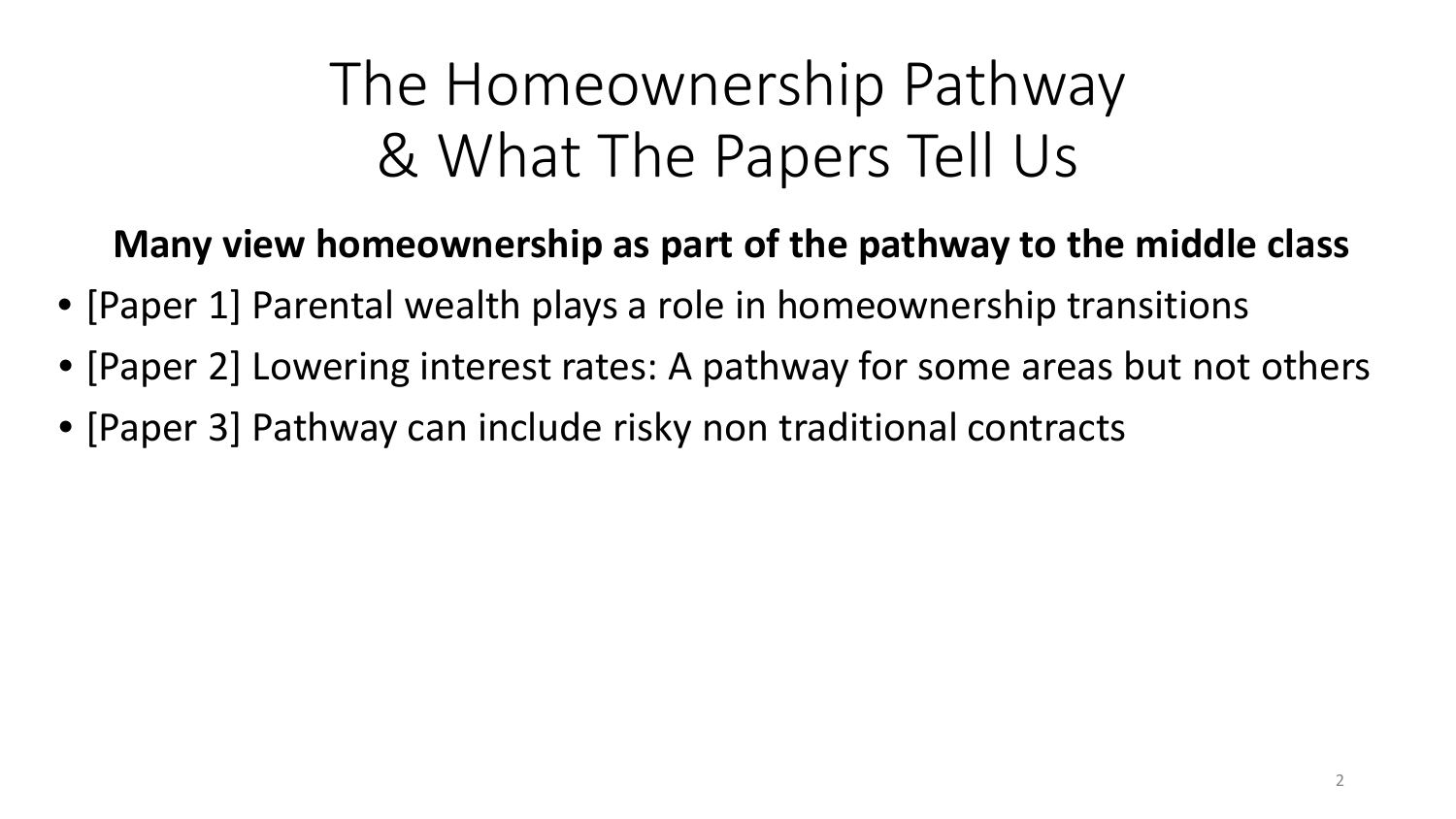# Paper 1: Approach & Selected Findings *Bond and Eriksen*

- Examine homeownership transition disparities in white and non-white families
	- Fairly large, panel data set (HRS), so can look at transitions into/out of homeownership
		- Years: 2004, 2008, 2012
	- Focus on **transitions:** Renter to owner, owner to owner (sustainability)
- Compared to children of non-white parent(s), children with both white parents are
	- 16% more likely to become a homeowner over a 4 year period
	- 20% more likely to maintain homeownership over a 4 year period

### **What can the HRS data tell us about these "transition" gaps?**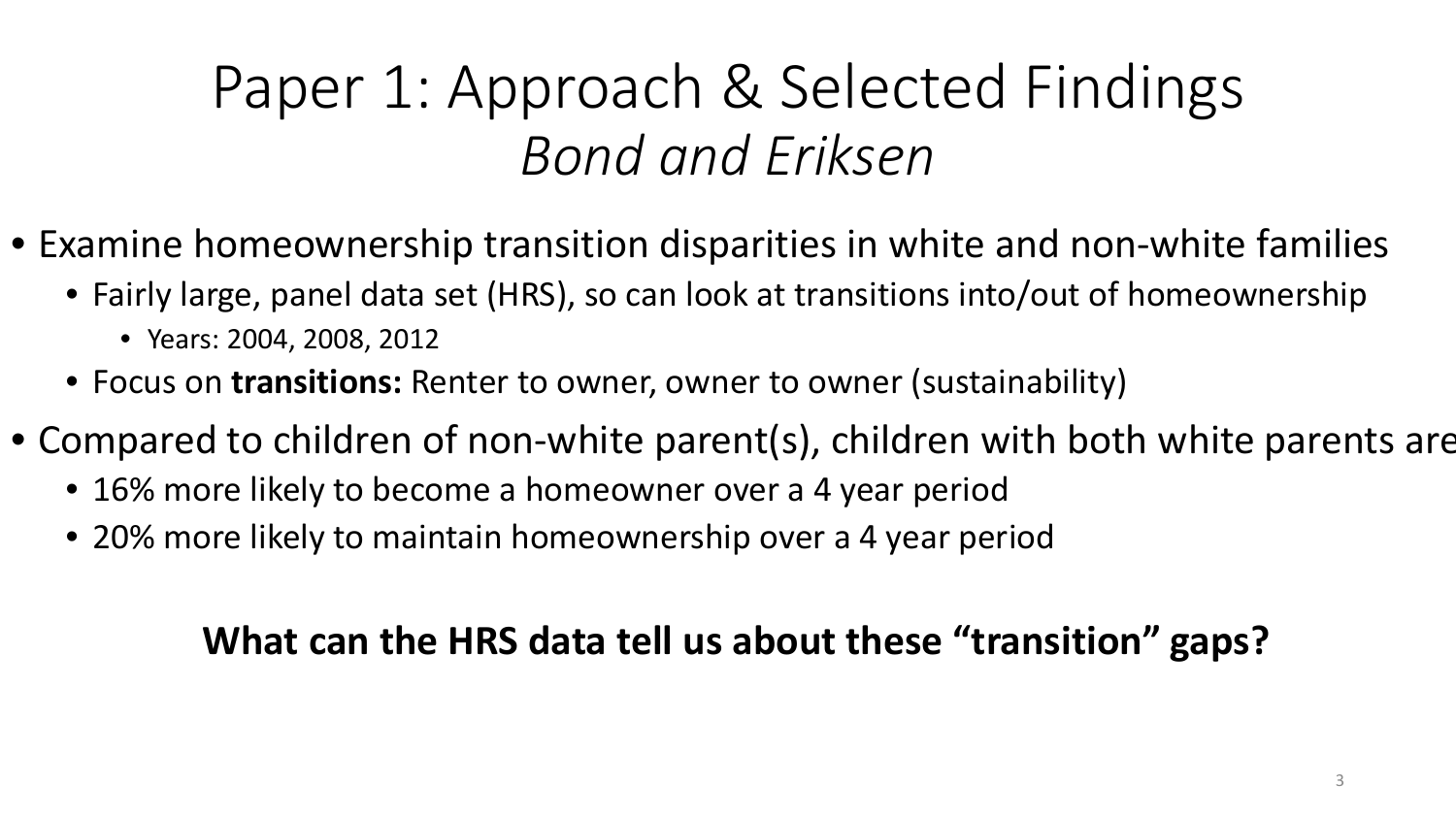### Paper 1:

### Factors of Transition Gaps in Homeownership, White vs. Non-White

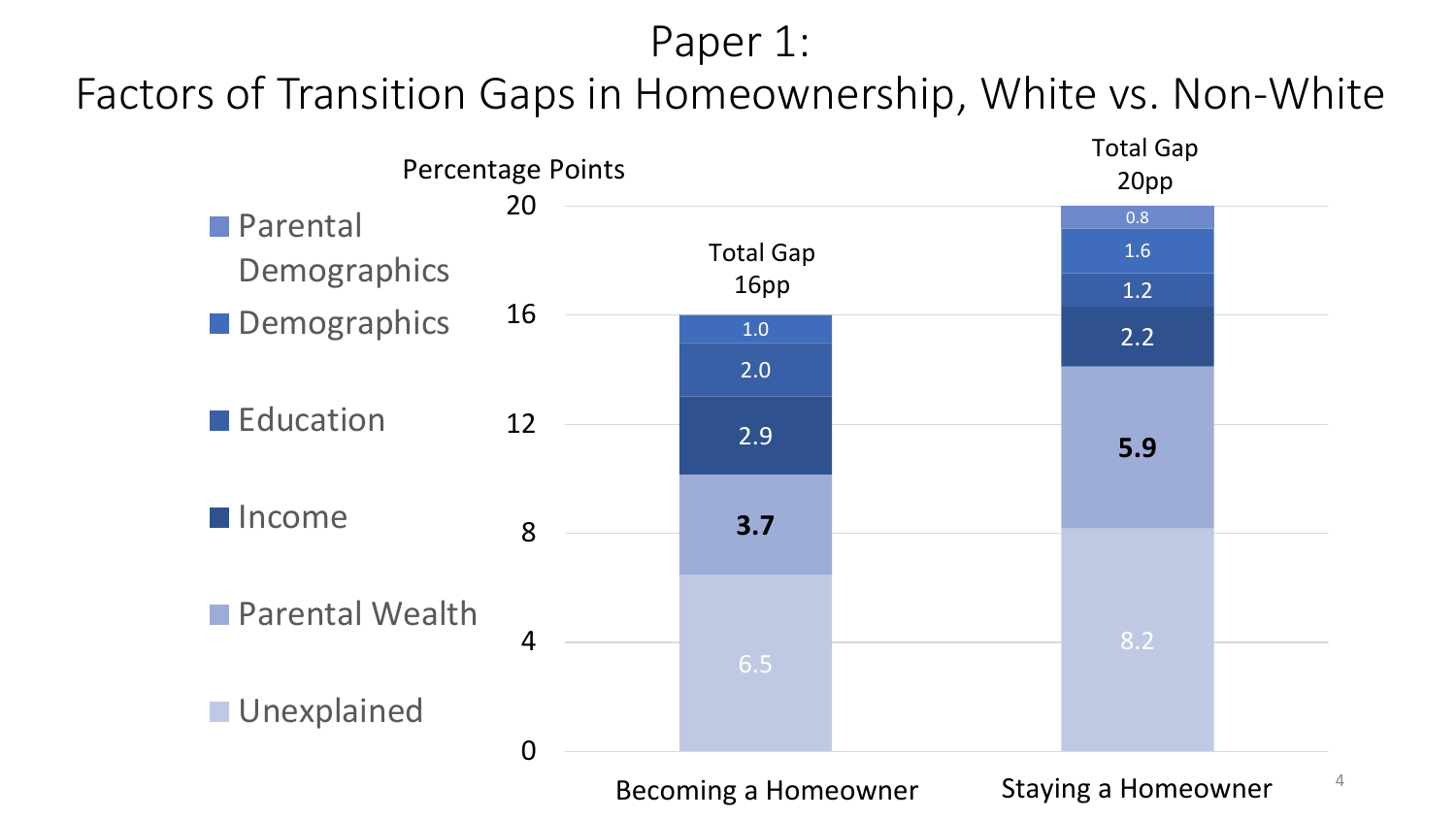# Paper 1: Policy Implications

- Policies that help build wealth for parents can benefit future generations
	- One way to do this is through homeownership
	- Historical policies explicitly favored white families in the pathway to homeownership
- However, structural reasons for the wealth gap persist, including
	- Home prices in neighborhoods with large shares of families of color have not recovered as well as homes in majority white neighborhoods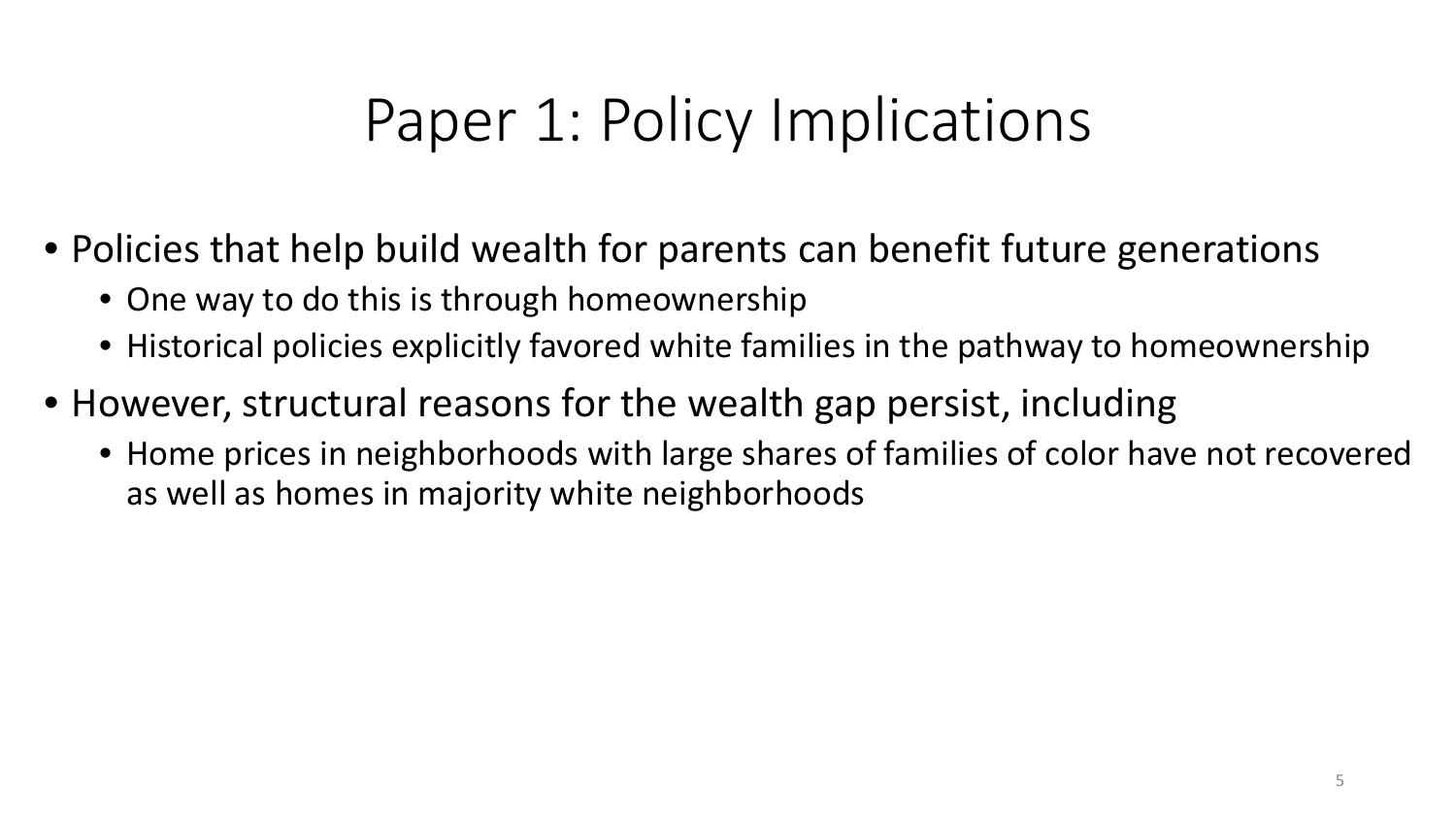### Paper 2: Main Takeaways *Hacamo*

- Home price data in early 2000s and economic stimulus for dot-com bubble
- Lowering interest rates fuels borrowing and increased home prices in middle income areas, but not in low and high income areas
	- Low income: credit constrained (ex: do not have a down payment)
	- High income: already live in their "dream home"
- Main focus on the "real economy" financed by home equity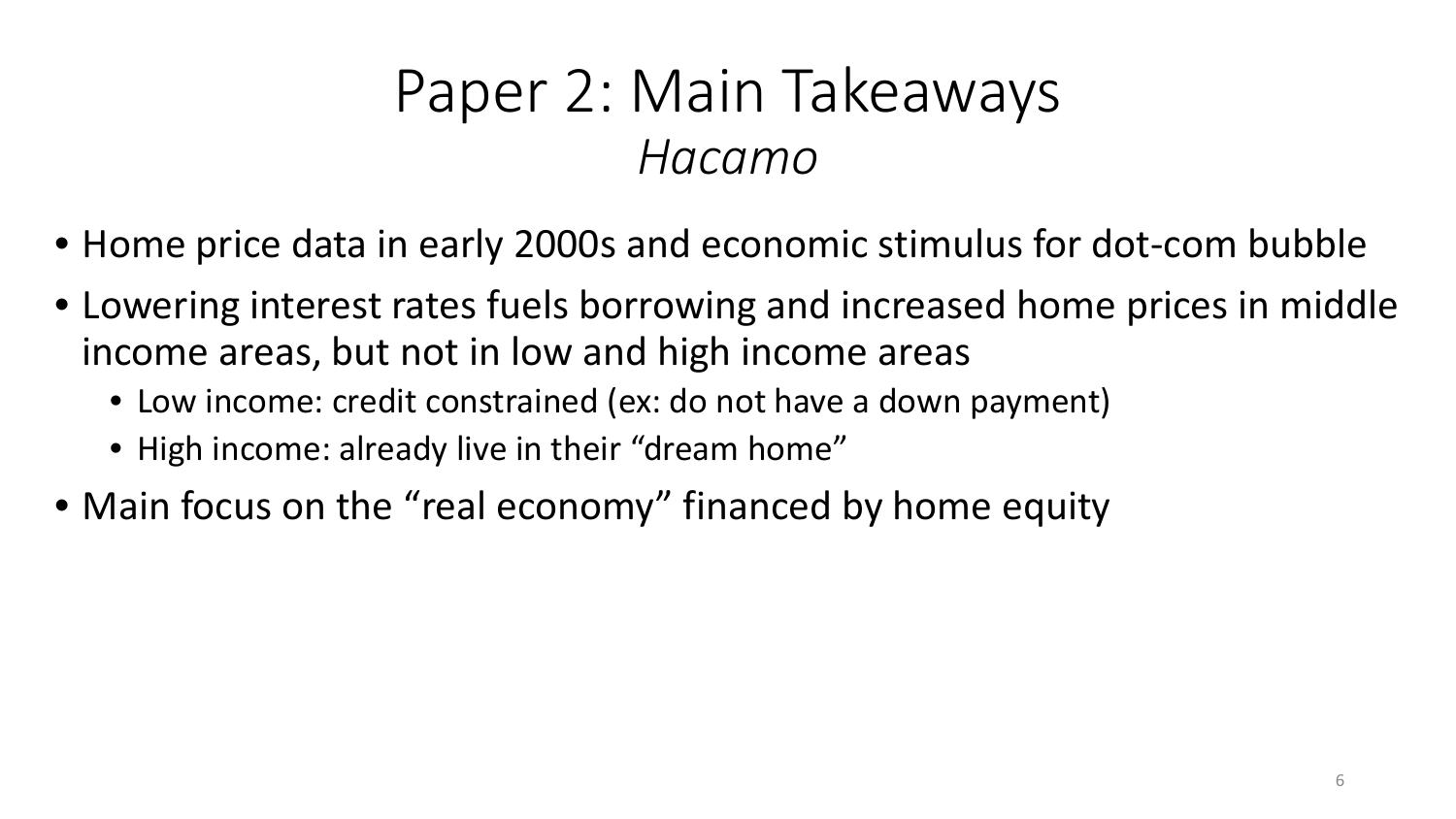### Paper 2: Policy Implications *Hacamo*

### **Place matters, even for a nationally set interest rate**

- Not all neighborhoods share the benefits of lower rates equally
	- Lowering rates may not be the way to encourage transition to homeownership
		- For certain groups who are credit constrained for other reasons
		- Other policies can get people to the point where they can respond to a lower rate
- Lowering rates may worsen affordability issues in middle income areas
	- Middle income families may be priced out, move into lower income areas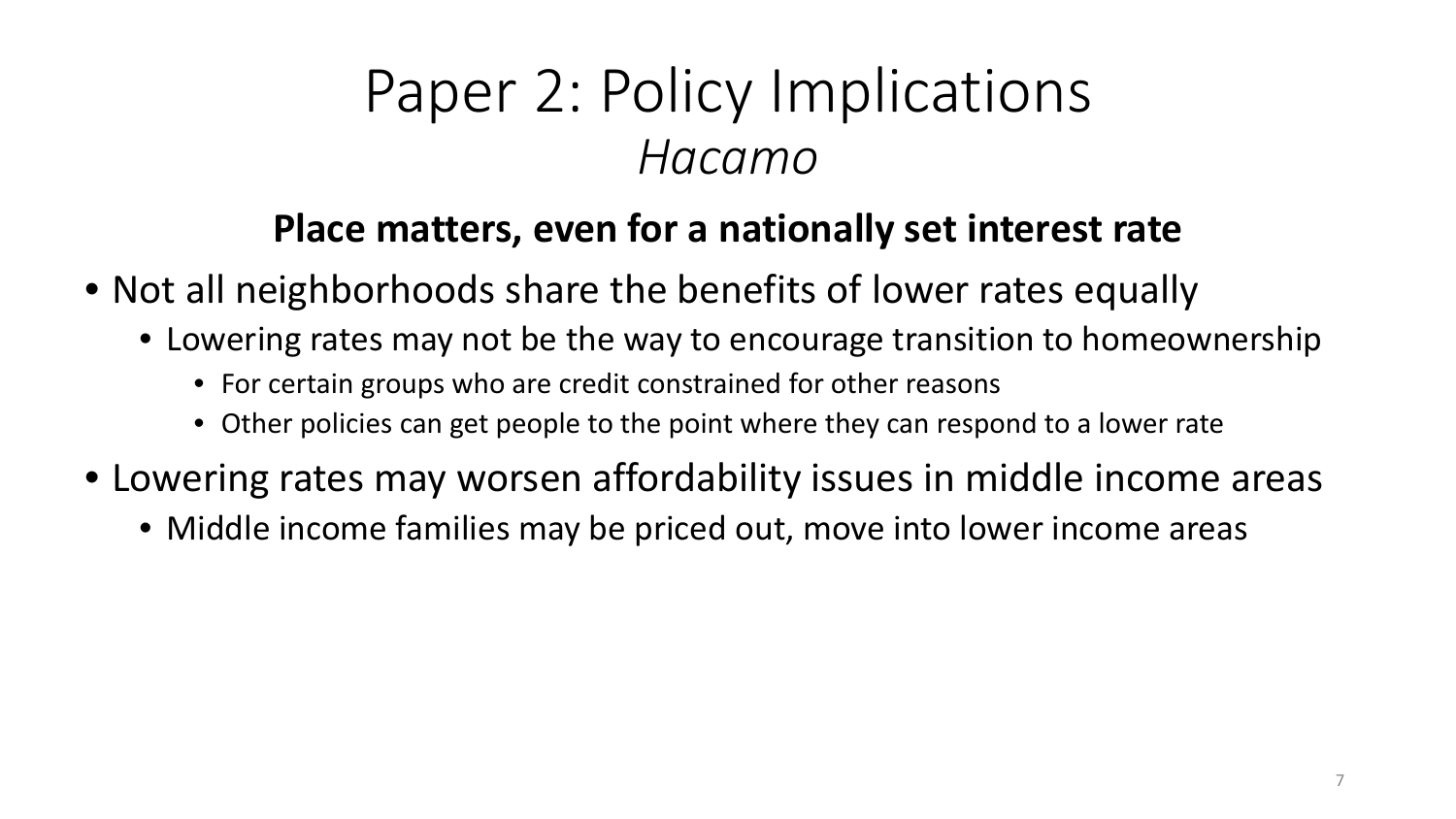Paper 3: Main Takeaways *Carpenter, George, and Nelson*

- CFDs are common in neighborhoods in decline (low mortgage originations)
- Getting a traditional mortgage is hard for a many reasons, including
	- Properties are low value, so they're not profitable for traditional mortgage lenders
	- Low home sales volumes
	- = few comparable properties or "comps" for appraisers
	- = mortgages hard to make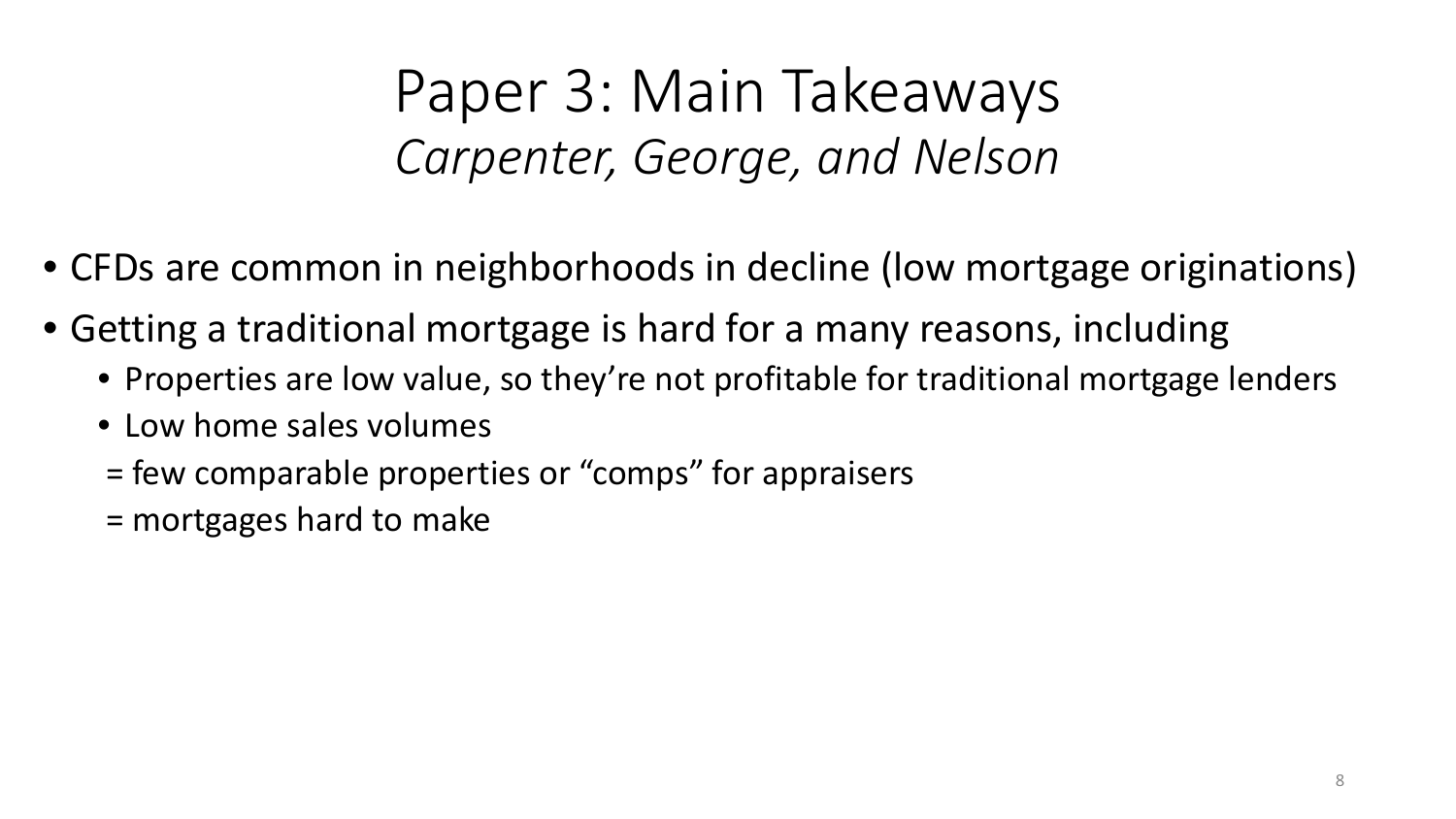# Paper 3: Low-Value Properties CFDs Instead of Mortgages